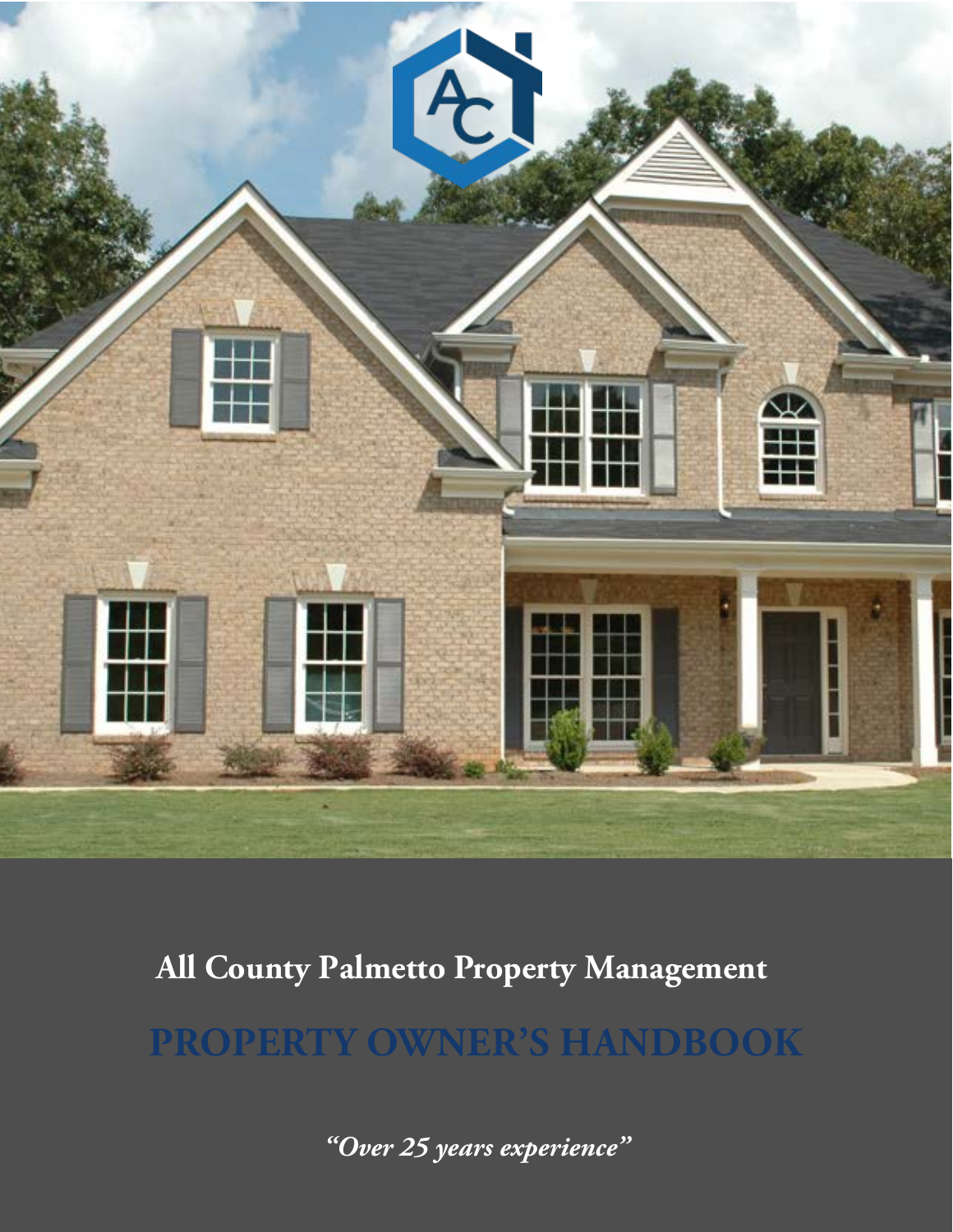# **Welcome to All County ® Property Management**

**Making A Difference For All Your Real Estate Investment Needs**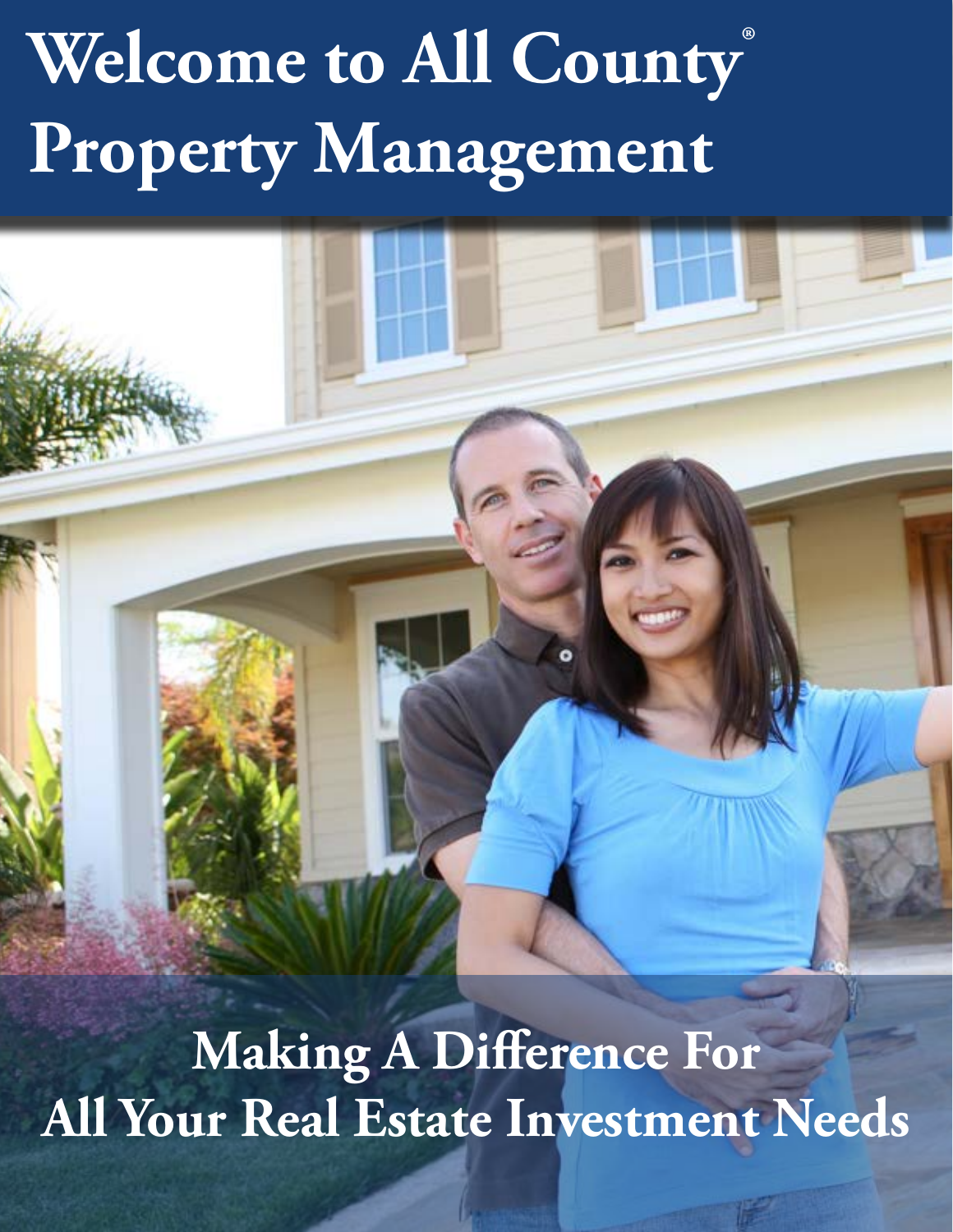All County® Property Management is committed to ensuring your rental property experience is stress-free, leaving you to focus on other important

aspects of your life.

*About Us...*

All County® Property Management is a full-service property management company with more than 25 plus years of experience. We specialize in residential property management. We know that successful property ownership requires maintenance, marketing, tenant screenings, real estate insight and much more. With dozens of franchise locations across the United States, All County® has a successful business model that works. We are members of the National Association of Residential Property Managers as well as various local Boards of Realtors and Multiple Listing Services around the United States.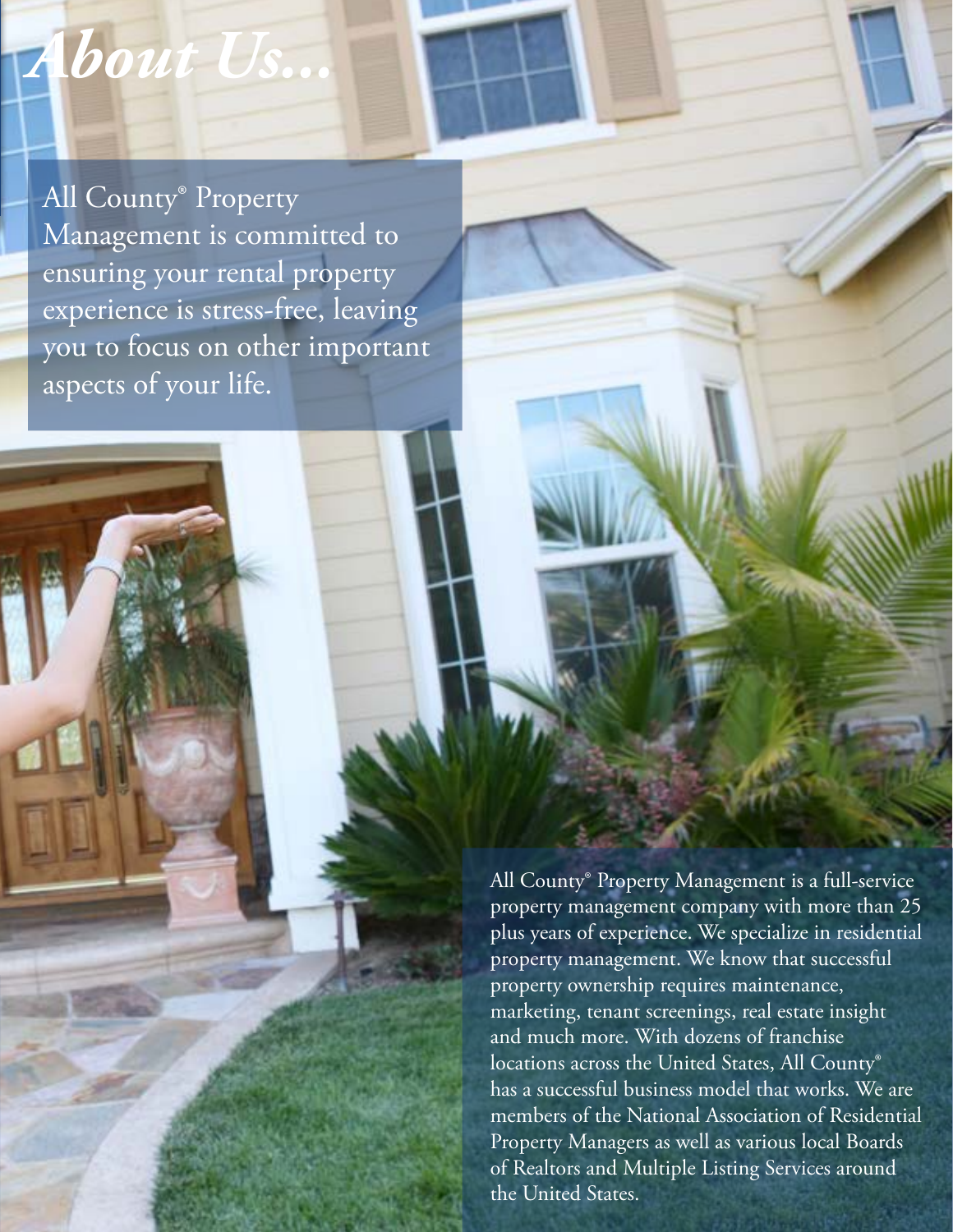#### **ALL COUNTY ® BENEFITS**

## **Property Management**

Residential property management is our expertise.

## Transparent Fees

We only make money when you make money. There are no hidden fees or restrictive clauses. We charge a leasing fee when we place a tenant in a property, we charge a management fee only on monies collected from a tenant and a lease renewal fee. That's it!

## Technology Focused

We feature fully automated capabilities and are continuously upgrading to make our process easier for clients and tenants. This includes online ability to view statements and invoices, pay rent and submit maintenance requests. We market properties and coordinate showings using the most recent technology.

## Friendly, Expert Staff

A dedicated employee is always available to answer your questions. Our managers are honest and dependable. A staff member is always on-call seven days a week, twenty-four hours a day, in the event of an emergency.

## Free Rental Analysis

We will assist you with preparing your property for rent, evaluating current market conditions, and providing rental rates of comparable properties.

## Comprehensive Tenant Qualification

We perform a thorough background check on all prospective tenants 18 years of age and older. This includes, but is not limited to, a credit check, background check, The Terrorist Watch List as well as the verification of employment and rental history.

## Experienced Service Personnel

All vendors are licensed and insured for your protection. Because of our large inventory, we are able to generate excellent prices and service for maintenance and repairs.

## Regular Inspections

We perform regular monthly exterior inspections during a tenancy. An annual inspection is performed several months before lease renewal. Weekly interior inspections are performed during a vacancy.

## Maximizing Your Rate of Return

All County works hard to maximize the rate of return for your investment property. We offer investment services and assist with the purchase of more rental properties and 1031 exchanges. We can also manage your vacation rental properties.

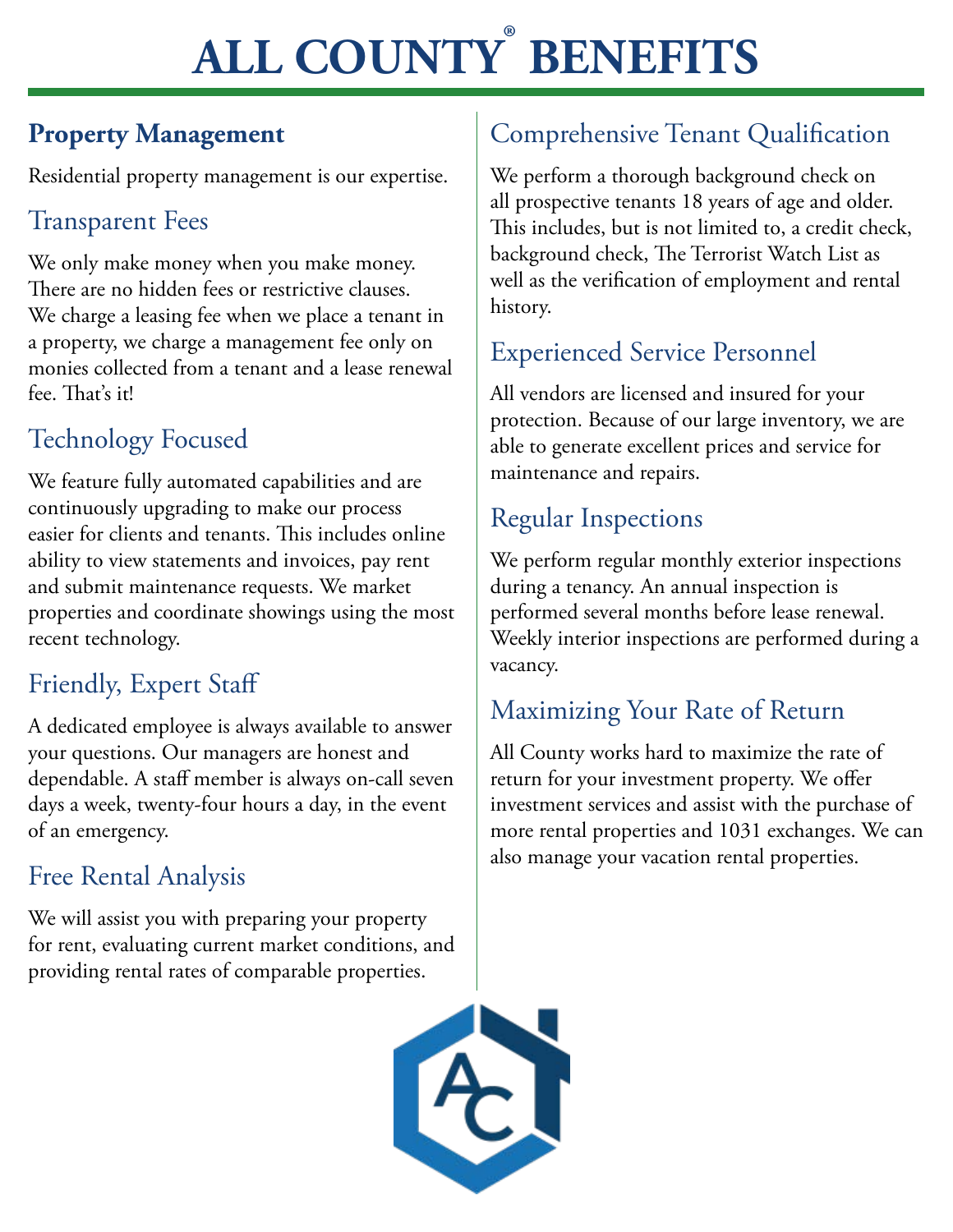*"Let Us Give You Peace of Mind"*

You can trust All County® Palmetto Property Management for the care and management of your property. Providing quality service is of the utmost importance to us. Our entire staff is dedicated to giving you the experience, dedication and dependable service you expect and deserve.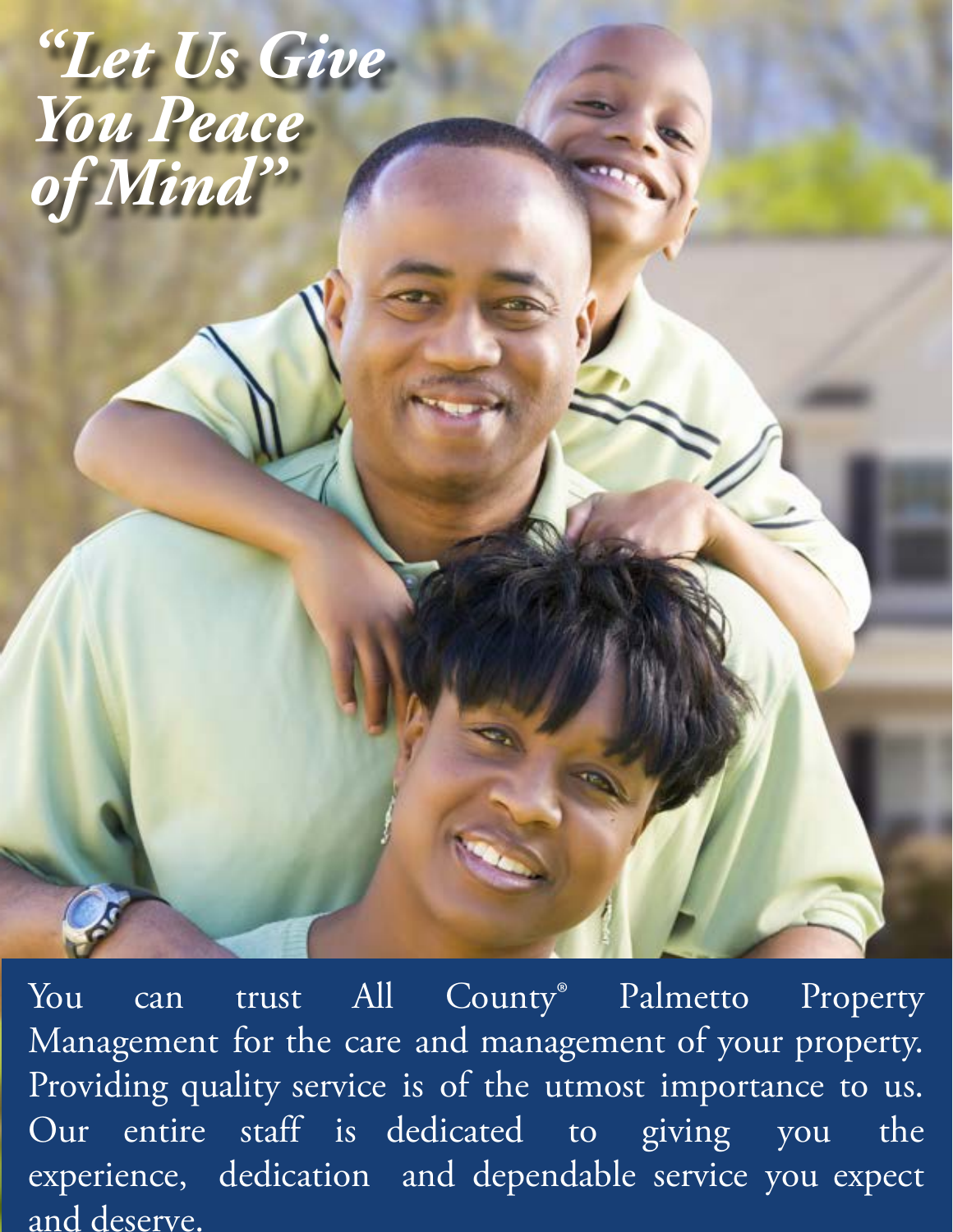#### **ALL COUNTY ® SERVICES**

#### **Marketing**

We will place an All County "for rent" sign on your property (if permitted). A description of your property will be distributed to our nationwide vacancy list, which is available at no cost to potential renters. All County<sup>®</sup> will also place your property with a full description and photos on the main All County<sup>®</sup> website, along with additional industry leading rental sites. In addition, we can place your property on the Multiple Listing Service (MLS), making it available to all realtors.

#### • Leasing

All County<sup>®</sup> will conduct a comprehensive applicant qualification screening process to ensure that we obtain the best possible tenant. This is accomplished by a thorough background check. This includes, but is not limited to a credit and background check as well as rental history and employment verification.

• Collecting a Security Deposit/Reservation Fee All County requires a security deposit/reservation fee to remove the property from the market and will schedule a time with the potential renter to sign and execute the lease. This fee, which is equal to one month's rent, will be credited at move-in as the Security Deposit (or first month's rent as required by state law). Our leases are annual and have been reviewed by an attorney who specializes in Landlord/Tenant Law. Leases are continuously updated to stay current with the changes in federal, local and state laws. Tenant responsibilities are clearly defined, giving All County the ability to enforce lease requirements.

#### • Lease Guarantee

If a tenant qualified and placed by All County defaults within the first 6 months of the original lease term, we will not charge a fee to release the property. (As all offices are independently owned and operated, discounts may vary by office.)

#### • Lease Renewals

All County attempts to renew the lease with the current tenant approximately 60 days prior to the expiration of the Rental Agreement, unless you instruct us in writing otherwise. We begin the process with an interior inspection. We then do a market analysis and discuss with you the condition of the home and the best possible rental price for preparing a new lease to provide to the tenant. If we receive a notice to vacate from the tenant, we begin marketing the property immediately.

#### Property Inspections

All County® conducts a "move out" inspection to document the condition of the property as soon as it becomes vacant, followed by property inspections at least once a week while vacant. Once rented, we will conduct regular exterior inspections and interior inspections annually.

#### • Reporting to Owners

We know efficiency and time management are important to property owners. All County<sup>®</sup> makes it easy through our Owner Web Access Portal. Once logged in, owners can view and print their monthly statements, invoice and 1099 Income Form, as well as make any payments to their account. In addition, we can also electronically deposit your distribution check directly into your bank account.

#### • Repairs, Maintenance and Upgrades

All County<sup>®</sup> will consult with you if any expense regarding the property is more than \$200, unless it is an emergency affecting the safety of the tenant or the integrity of the property. We will handle and coordinate any repairs to keep your property attractive and appealing, including utilities, maintenance, painting and carpet cleaning, among other services. All County<sup>®</sup> only utilizes insured, licensed and qualified vendors for all repairs and maintenance.

#### Government Regulations

All County complies with all local, state and federal laws regarding fair housing, real estate and any other applicable laws or ordinances. This includes statutes governing real estate, landlordtenant, agency disclosure, security deposits and radon gas disclosure as well as U.S. EPA requirements regarding lead-based paint disclosure.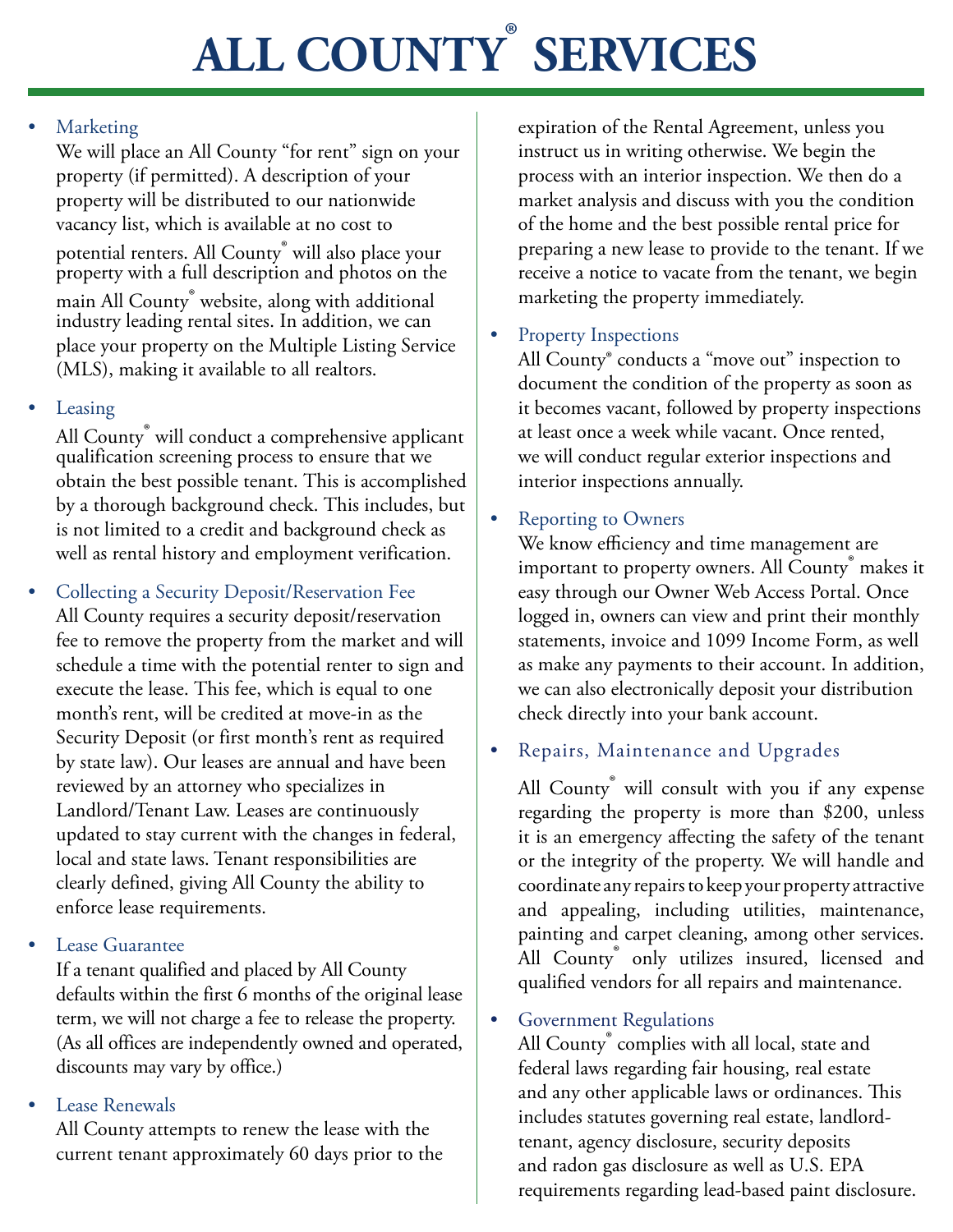## **FREQUENTLY ASKED QUESTIONS**

#### Q: What do you charge?

A: All County<sup>®</sup>'s fee structure varies by level of service and location. Through the years however, we have been able to keep our fees low, because of our continued success. Keep in mind that our goal is always to keep a tenant in your property. When it is vacant and costing you, it's costing us too.

#### Q: What areas do you service?

A: We have many offices around the country. Let us know where your property is located.

#### Q: How is the management agreement established?

A: The agreement is established by a written contract called the "Management Agreement" between the owner of the property and All County<sup>®</sup>. All services, procedures, terms and conditions are established through this document.

#### Q: What are your office hours?

A: We are open Monday through Friday from 9:00 am to 5:00 pm. As offices around the country are independently owned and operated, office hours may vary slightly. We are on call 24 hours a day, 7 days a week for emergencies and rental calls.

#### Q: Can you deposit my checks directly?

A: We can electronically deposit your payments directly to a designated account and email the monthly statement to you.

Q: How long will it take to get us a tenant?

A: The rental market is affected by supply and demand, in addition to price, location and condition. The listed item will determine how long a property remains on the market. Our average marketing time is about three weeks to secure a qualified tenant and accept a deposit.

#### Q: What is your policy on animals?

A: Whether or not to accept animals is the owner's decision. However, to attract the largest pool of potential tenants, it is best to remain open to the possibility of pets if the community allows them. From there, we can determine if the prospects are credit worthy, and if the pet meets the specifications for an approved pet regarding size and breed. Most offices will charge a Pet Privilege Fee along with a higher rental amount for the pet.

#### Q: What repairs are the tenants responsible for?

A: Tenants are responsible for keeping their unit in good repair. AC filters are to be changed on a monthly basis. They must check their smoke detectors and change batteries regularly. Any clogged toilets, drains, jammed garbage disposals, abuse, misuse or neglect of the property are the tenant's responsibility.

#### Q: Can we use our own handyman?

A: Yes, however he/she must be licensed and insured in order for All County<sup>®</sup> to make a payment to them.

#### Q: What kind of insurance do I need?

 A: If you are taking your personal residence and turning it into a rental property, you need to change your homeowner's policy to a landlord's policy (sometimes referred to as a rental dwelling or dwelling fire policy). If your property is already a rental, you should verify with your insurance agent that you have the proper liability insurance. Insurance requirements will always be that liability insurance must be in effect for the property. If your investment property is a townhome or condominium unit, you need to have a separate liability policy (separate from the association) to make sure both you and your rental property are adequately protected.